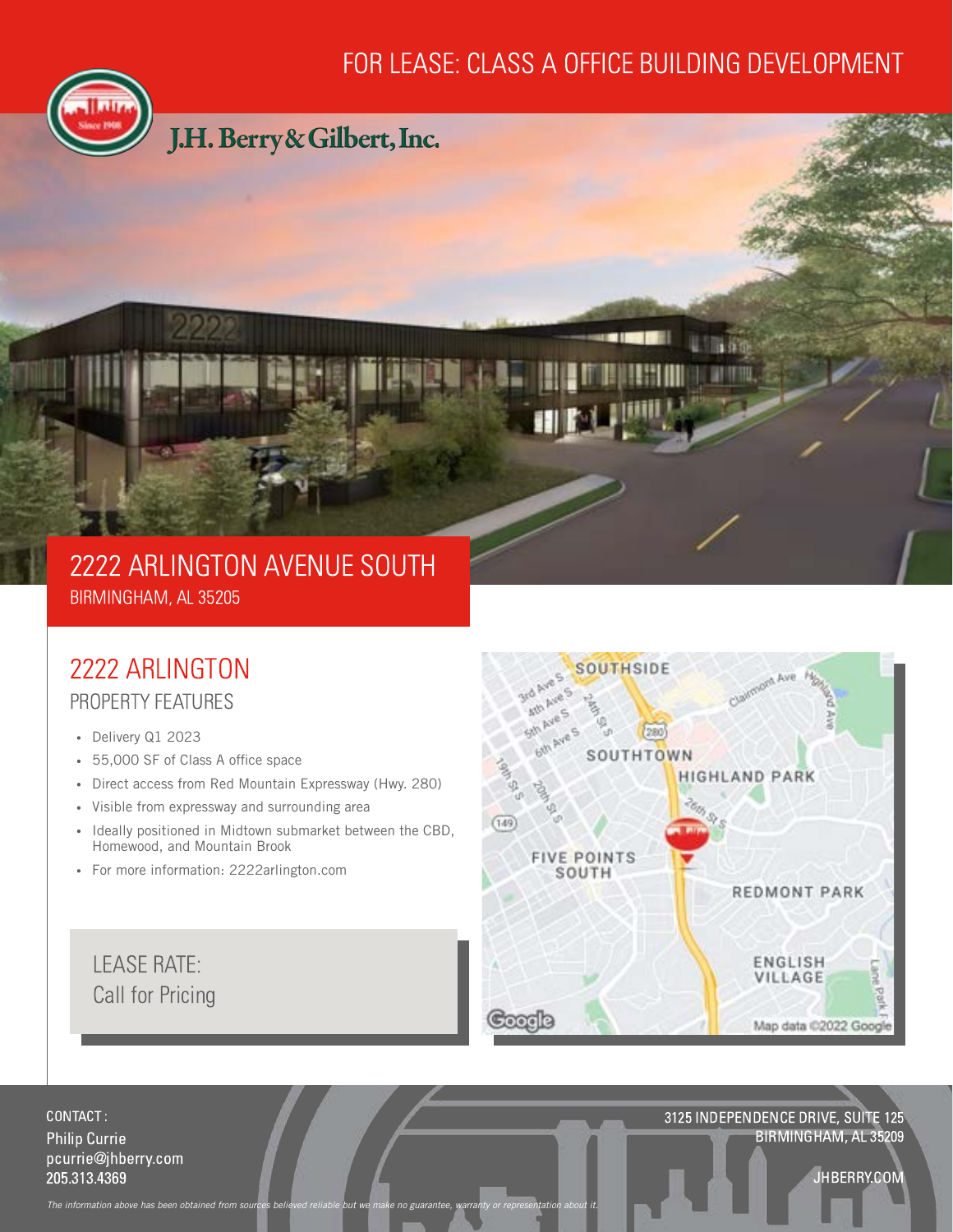## FOR LEASE: CLASS A OFFICE BUILDING DEVELOPMENT



# J.H. Berry & Gilbert, Inc.



## THE BUILDING

2222 Arlington Avenue South ("2222 Arlington") is a premier urban office development in Midtown Birmingham. Construction is under way in what will be a new Class-A office space meeting the highest corporate brand standards. Stripped down to the core, 2222 Arlington will re-emerge with the efficiency, effortlessness, refined elegance, and quality fitting of the building's premier location and proximity to culinary, shopping and residential excellence.

As Birmingham's cutting-edge office product offering, 2222 Arlington is bringing together some of the most forward-thinking and established tenants across Alabama and the southern United States. Opportunity exists for tenants seeking a prime office location or a user seeking a buildto-suit corporate or regional headquarters. Ownership offers turnkey design and project management services to deliver a unique and custom-tailored building with ample branding and signage opportunities.



## AVAILABLE SPACES SPACE SIZE

| Suite 101 | 4.421 SF  |
|-----------|-----------|
| Suite 201 | 13.591 SF |

#### **HIGHLIGHTS**

- Efficient open floor plates with divisible and customizable build-out
- Tall 12'-6" ceilings with exposed structure optional
- Floor-to-ceiling high-performance windows with ample light and unobstructed views
- Refined high quality material finishes and acoustics
- State-of-the-art building systems including climate control, HEPA air filtration, lighting, audio-visual, electric and internet-telecom specs
- Dedicated bathrooms in every tenant suite in addition to club-house level bathrooms
- Parking included (3/1000)
- Two double-height grand lobbies
- Opportunity for tenant signage visible from expressway and surrounding area
- Tenant courtyard and meeting space amenities
- Ground-floor food and beverage amenities

### 3125 INDEPENDENCE DRIVE, SUITE 125 BIRMINGHAM, AL 35209

Philip Currie pcurrie@jhberry.com 205.313.4369

CONTACT :

The information above has been obtained from so